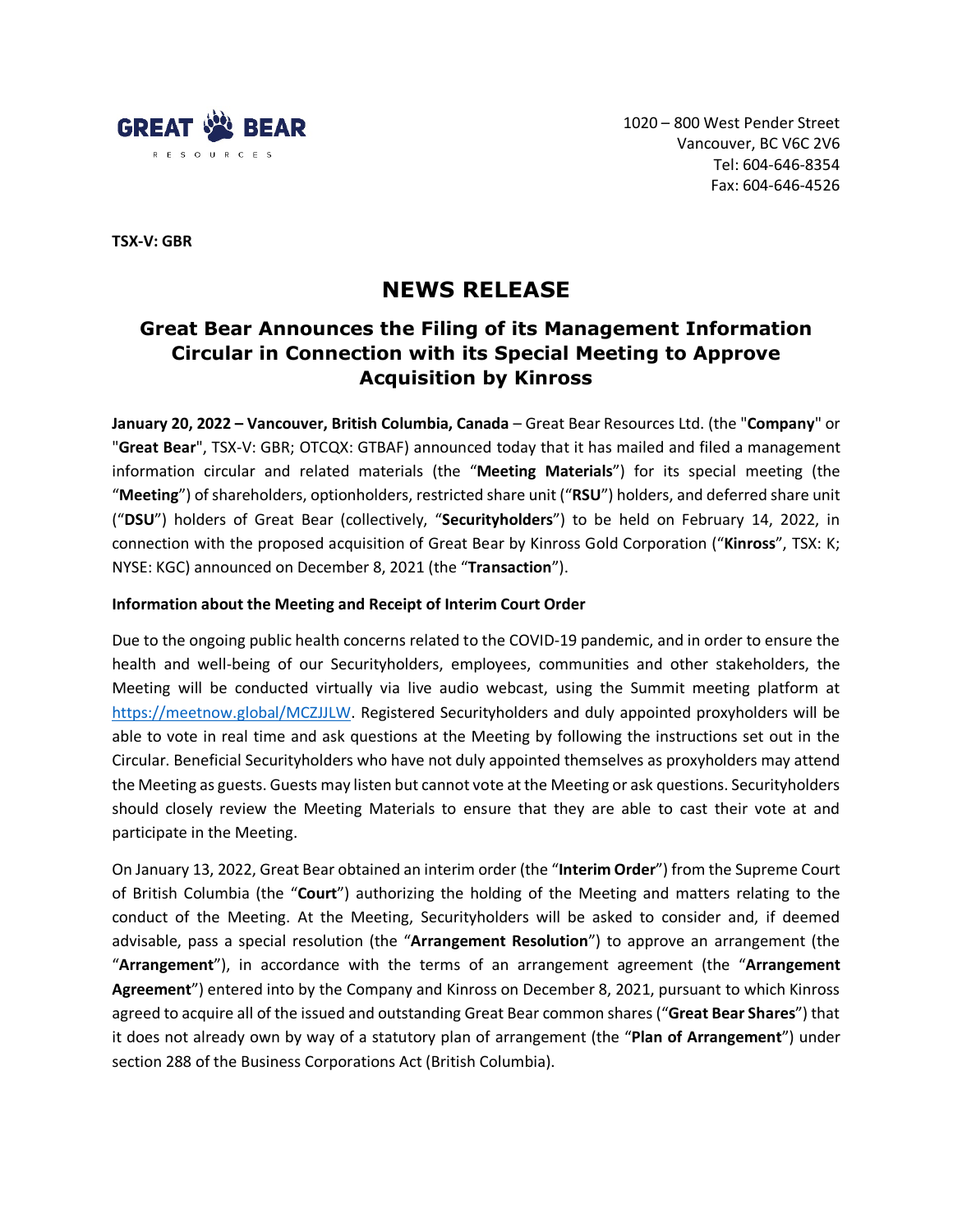The Meeting Materials contain important information regarding the Transaction, how Securityholders can participate and vote at the Meeting, the background that led to the Transaction and the reasons for the unanimous determinations of the special committee of independent directors of the Company (the "**Special Committee**") as well as the board of directors of the Company (the "**Board**") that the Transaction is in the best interests of the Company and is fair to Shareholders. Securityholders should carefully review all of the Meeting Materials as they contain important information concerning the Transaction and the rights and entitlements of Securityholders thereunder. The Meeting Materials have been filed by the Company on SEDAR and are available under the Company's profile at [www.sedar.com.](http://www.sedar.com/)

#### **Transaction Details**

Under the terms of the Transaction, Great Bear shareholders will receive upfront consideration of approximately C\$1.8 billion, representing C\$29.00 per Great Bear Share on a fully diluted basis ("**Consideration**"). Great Bear shareholders will be able to elect to receive the upfront consideration as either (i) C\$29.00 in cash or (ii) 3.8564 Kinross shares per Great Bear share, both subject to proration. The upfront consideration will be subject to maximum aggregate cash consideration of approximately C\$1.4 billion and a maximum of approximately 80.8 million Kinross shares issuable. Great Bear shareholders who do not elect cash or Kinross shares will be deemed to have elected to receive cash, subject to proration.

**In order to make a valid election, registered Securityholders must duly complete, execute and return the letter of transmittal and election form enclosed with the Meeting Materials in accordance with the instructions contained therein by 4:30 p.m. (Vancouver time) on February 9, 2022, or, if the Meeting is adjourned or postponed, no later than 72 hours (excluding Saturdays, Sundays and statutory holidays in British Columbia) before the adjourned Meeting is reconvened or the postponed Meeting is convened. Beneficial Great Bear shareholders should follow the instructions provided by your intermediary to make your election.**

Great Bear shareholders will also receive contingent consideration in the form of contingent value rights ("**CVRs**") providing for further potential consideration equal to 0.1330 of a Kinross share per Great Bear Share. The contingent consideration will be payable in connection with Kinross' public announcement of commercial production at the Dixie project, provided that at least 8.5 million gold ounces of measured and indicated mineral resources have been disclosed.

The Consideration represents a premium of 31% and 40% to the closing price and the volume weighted average price ("**VWAP**"), respectively, of Great Bear's shares on the TSX-V for the 20-day period ending December 7, 2021.

The Arrangement Agreement provides for customary deal-protection provisions, including a nonsolicitation covenant on the part of Great Bear and a right for Kinross to match any Superior Proposal (as defined in the Arrangement Agreement). The Arrangement Agreement includes a termination fee of C\$85 million, payable by Great Bear to Kinross, under certain circumstances (including if the Arrangement Agreement is terminated in connection with Great Bear pursuing a Superior Proposal). Directors, officers,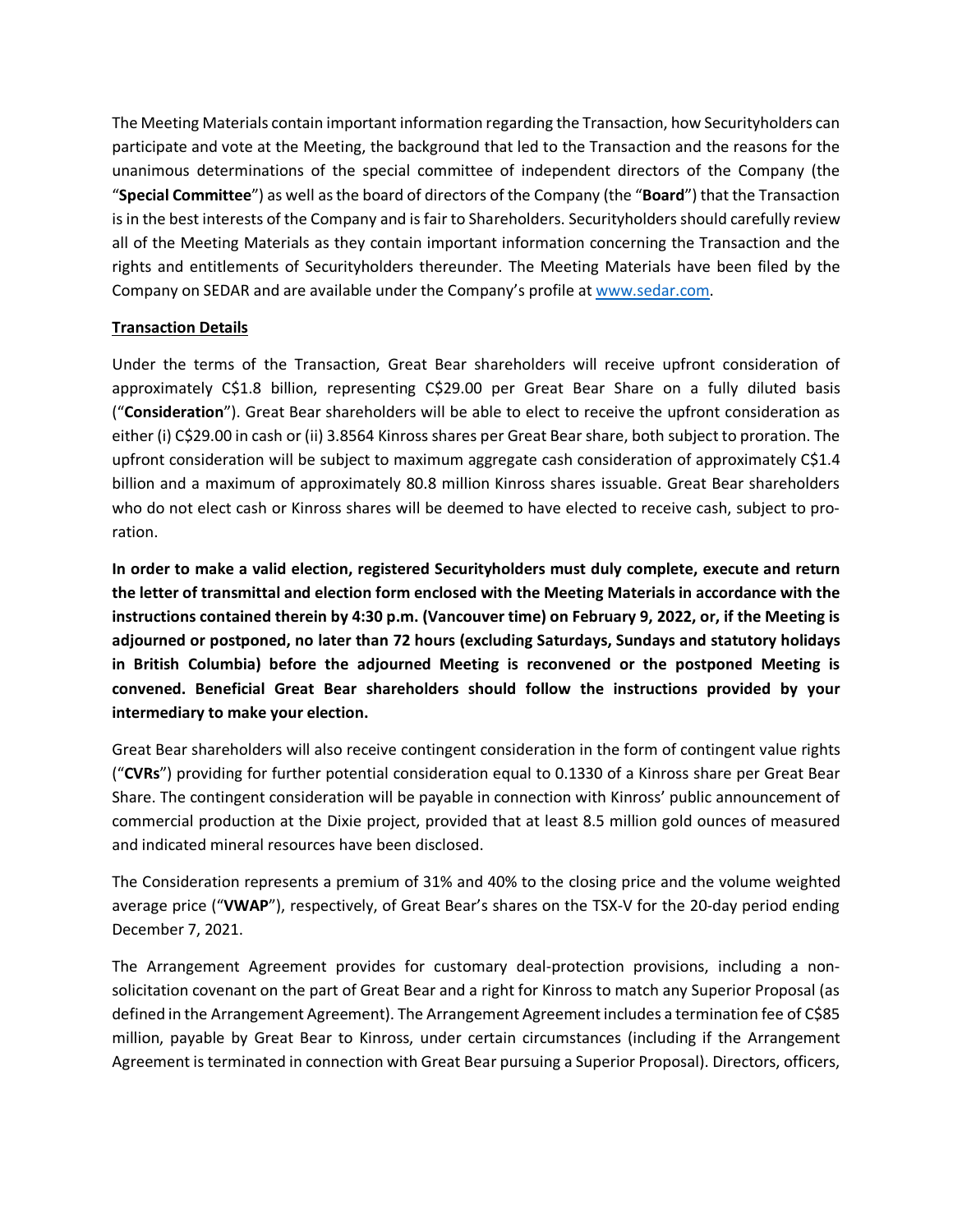and certain shareholders of Great Bear, owning in aggregate approximately 20% of Great Bear's voting securities have agreed to vote all the securities they own or control in favour of the Transaction.

# **Reasons for the Arrangement**

In evaluating and unanimously approving the Arrangement, the Special Committee and the Board gave careful consideration to the current position and condition and the expected and potential future position and condition of the business of the Company, and all terms of the Arrangement Agreement, including the conditions precedent, representations and warranties and deal protection provisions. The Special Committee and the Board considered a number of factors including, among others, the following:

- **Significant Premium to Great Bear Shareholders –** The Consideration represents a premium of 31% and 40% to the closing price and the 20-day VWAP, respectively, of Great Bear's shares on the TSXV as at December 7, 2021. The total equity value of the Consideration pursuant to the Arrangement are approximately \$1.8 billion on a fully diluted basis and \$58.2 million on a partially diluted basis, respectively (based on the closing price of Kinross Shares on the TSX on December 8, 2021).
- **Optionality for Great Bear Shareholders** The Great Bear shareholders have the option to receive either (a) \$29.00 in cash for each Great Bear share held or (b) 3.8564 Kinross shares for each Great Bear share held, subject to pro-ration.
- **Ability to Participate in Future Potential Growth of Combined Entity** By having the ability to elect to receive Kinross Shares under the Arrangement, and the issuance of CVRs under the Arrangement, Great Bear shareholders will have an opportunity to retain exposure to the Dixie Project, while gaining exposure to Kinross's diversified portfolio of high-quality operating mines, sector-leading production growth and free cash flow generation in a robust gold price environment. Kinross has the technical, development, operating and financial capabilities to advance the Dixie Project, as a top growth priority, from exploration to development, building on and further enhancing its top tier potential.
- **Benefits to Local Stakeholders** Kinross' history of strong Indigenous community relationships and industry recognition as a leader in sustainability and environmental stewardship, along with its Canadian identity and headquarters in Ontario will facilitate close ties between the Combined Company and the Dixie Project's local communities, including the Wabauskang and Lac Seul First Nations, which will help to maximize lasting sustainable socioeconomic benefits to their local communities and the local area.
- **Business and Industry Risks** The business, operations, assets, financial condition, operating results and prospects of Great Bear are subject to significant uncertainty, including (but not limited to) risks associated with Great Bear's dependency on the Dixie Project, its only material property, for its future operating revenue, permitting and regulatory approvals, exploration and development risks and commodity price and inflation risks. The Board concluded that the Consideration under the Arrangement is more favourable to Great Bear Shareholders than continuing with Great Bear's current business plan, including the inherent risks associated with ownership of a single-asset mining company, after taking into account the potential for such business plan to generate value for Great Bear shareholders through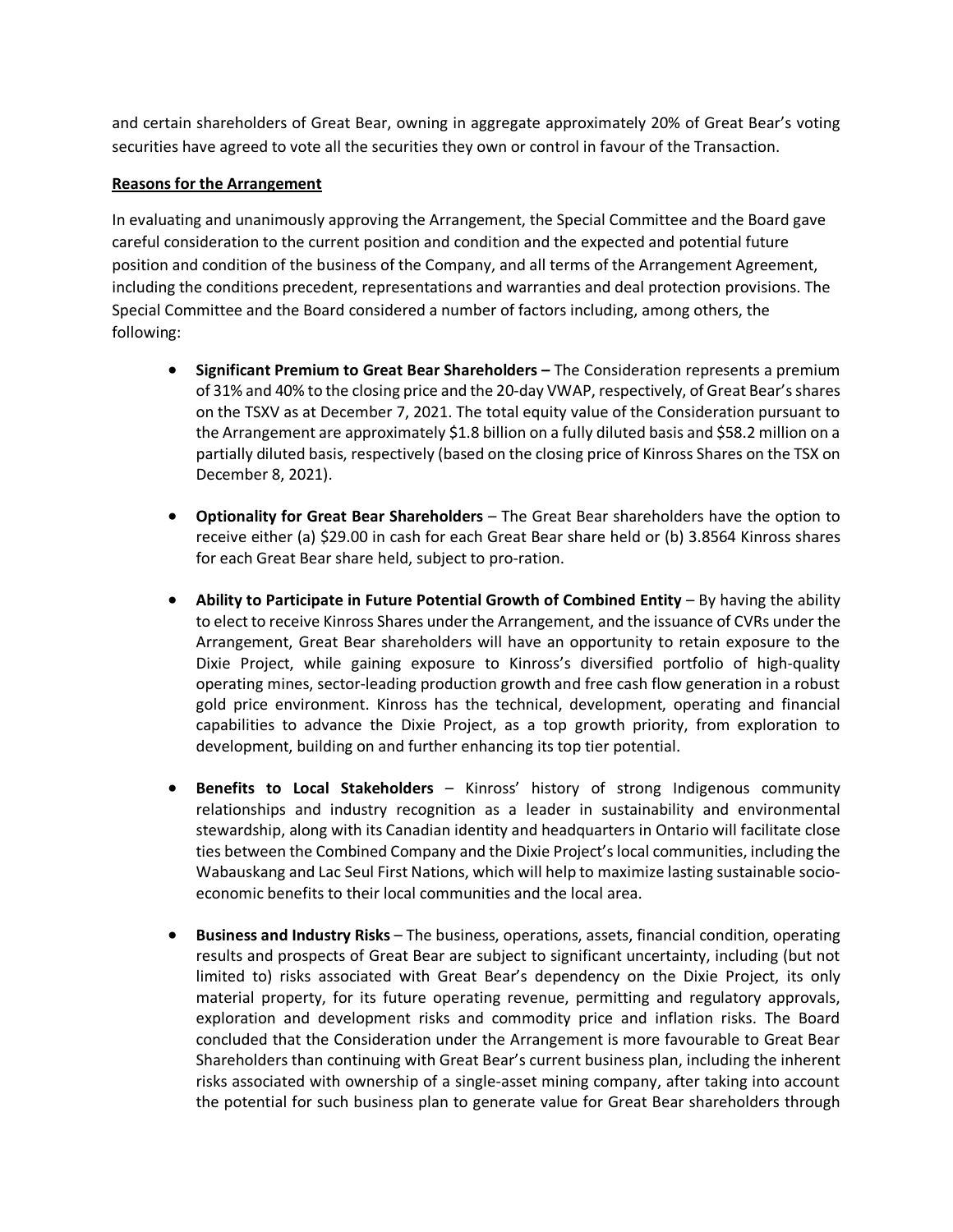the continued exploration and potential development of Great Bear's Dixie Project and Great Bear's other exploration assets.

## **Board Recommendation**

## **The Board unanimously recommends that the Securityholders vote FOR the Arrangement Resolution.**

Pursuant to the Interim Order, the record date for the Meeting is January 5, 2022 (the "**Record Date**") for determining Securityholders who are entitled to receive notice of and to vote at the Meeting. Only registered Securityholders as of January 5, 2022, are entitled to receive the notice of the Meeting ("**Notice of Meeting**") and to attend and vote at the Meeting.

In order to become effective, the Arrangement must be approved by at least (i) 66⅔% of the votes cast by Great Bear shareholders present or represented by proxy at the Meeting; (ii) 66⅔% of the votes cast by Securityholders, voting together as a single class, present or represented by proxy at the Meeting; and (iii) a majority of the votes cast by Great Bear shareholders other than votes attached to Great Bear shares required to be excluded under Multilateral Instrument 61-101.

Subject to obtaining approval of the Transaction at the Meeting, and the satisfaction of the other customary conditions to completion of the Transaction contained in the Arrangement Agreement, including final approval of the Court and certain regulatory approvals, all as more particular described in the Meeting Materials, the Transaction is expected to close in the first quarter of 2022.

On January 5, 2022, the Commissioner of Competition issued an Advance Ruling Certificate in respect of the Transaction, thereby satisfying the requirement to obtained *Competition Act* approval. The Toronto Stock Exchange has conditionally approved the listing of the additional Kinross common shares issuable in connection with the Transaction, subject to the delivery of customary closing documentation and the TSX Venture Exchange has confirmed acceptance of the notice of the Transaction by Great Bear.

#### **Securityholder Questions**

Securityholders who have questions or need assistance with voting their Great Bear shares, Great Bear options, Great Bear RSUs or Great Bear DSUs should contact Laurel Hill Advisory Group by telephone at:

# **Laurel Hill Advisory Group**

North American Toll-Free Number: 1-877-452-7184 Outside of North America Collect Calls Number: 416-304-0211 Email: [assistance@laurelhill.com](mailto:assistance@laurelhill.com)

# **Advisors and Counsel**

GenCap Mining Advisory Ltd. and CIBC World Markets Inc. are acting as co-advisors to Great Bear, and Blake, Cassels & Graydon LLP is acting as Great Bear's legal counsel. BMO Capital Markets is acting as financial advisor to the Special Committee. Cormark Securities Inc. provided capital markets advice to Great Bear.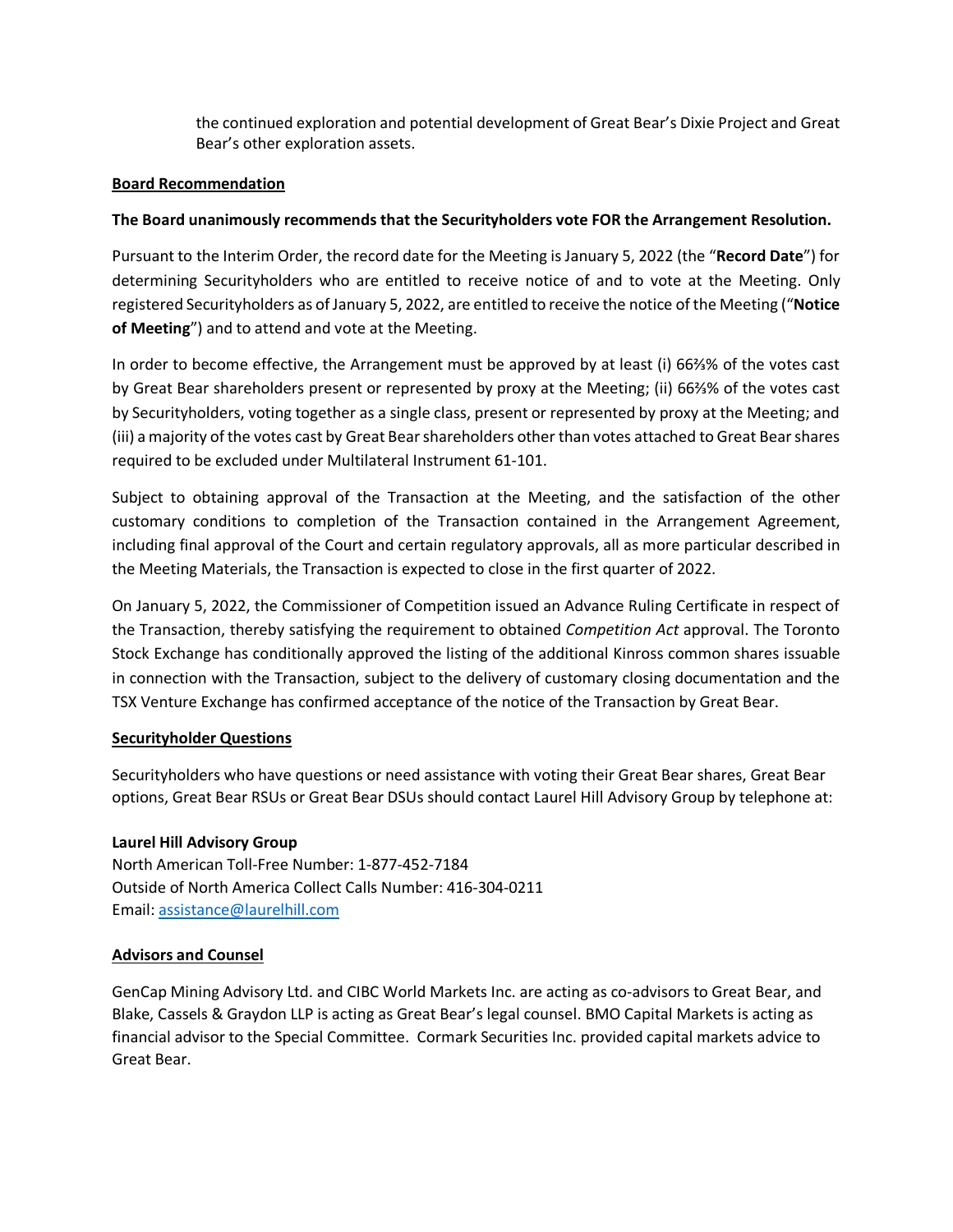#### **About Great Bear**

Great Bear Resources Ltd. is a Vancouver-based gold exploration company focused on advancing its 100% owned Dixie project in Northwestern Ontario, Canada. A significant exploration drill program is currently underway to define the mineralization within a large-scale, high-grade disseminated gold discovery made in 2019, the LP Fault. Additional exploration drilling is also in progress to expand and infill nearby highgrade gold zones, as well as to test new regional targets.

Great Bear is a committed partner to all stakeholders, with a long-term vision of sustainable exploration to advance the Dixie project in a manner that demonstrates good stewardship of land, operational excellence and accountability.

#### **Investor Contact**

**Chris Taylor**  President & Chief Executive Officer Tel. (604) 646-8354 Email[. info@greatbearresources.ca](mailto:info@greatbearresources.ca)

#### **Calum Morrison**

Vice President Business Development & Chief Financial Officer Tel. (604) 646-8354 Email. [info@greatbearresources.ca](mailto:info@greatbearresources.ca) Website[: www.greatbearresources.ca](http://www.greatbearresources.ca/)

#### **Cautionary note regarding forward-looking statements**

This release contains certain "forward looking statements" and certain "forward-looking information" as defined under applicable Canadian and U.S. securities laws. Forward-looking statements and information can generally be identified by the use of forward-looking terminology such as "may", "will", "should", "expect", "intend", "estimate", "anticipate", "believe", "continue", "plans" or similar terminology. The forward-looking information contained herein is provided for the purpose of assisting readers in understanding management's current expectations and plans relating to the future. Readers are cautioned that such information may not be appropriate for other purposes.

Forward-looking statements relate to future events or future performance and reflect our expectations or beliefs regarding future events and the impacts of the ongoing and evolving COVID-19 pandemic. Forward-looking statements include, but are not limited to statements with respect to the consummation and timing of the Transaction; approval by Great Bear's shareholders; the satisfaction of the conditions precedent to the Transaction; the strengths, characteristics and potential of the Transaction; growth potential and expectations regarding the ability to advance the project, timing, receipt and anticipated effects of court, regulatory and other consents and approvals; the impact of the Transaction on local stakeholders and other anticipated benefits of the Transaction. By their very nature, forward-looking statements involve known and unknown risks, uncertainties and other factors that may cause our actual results, performance or achievements to be materially different from any future results, performance or achievements expressed or implied by the forward-looking statements. Such factors include, amongst